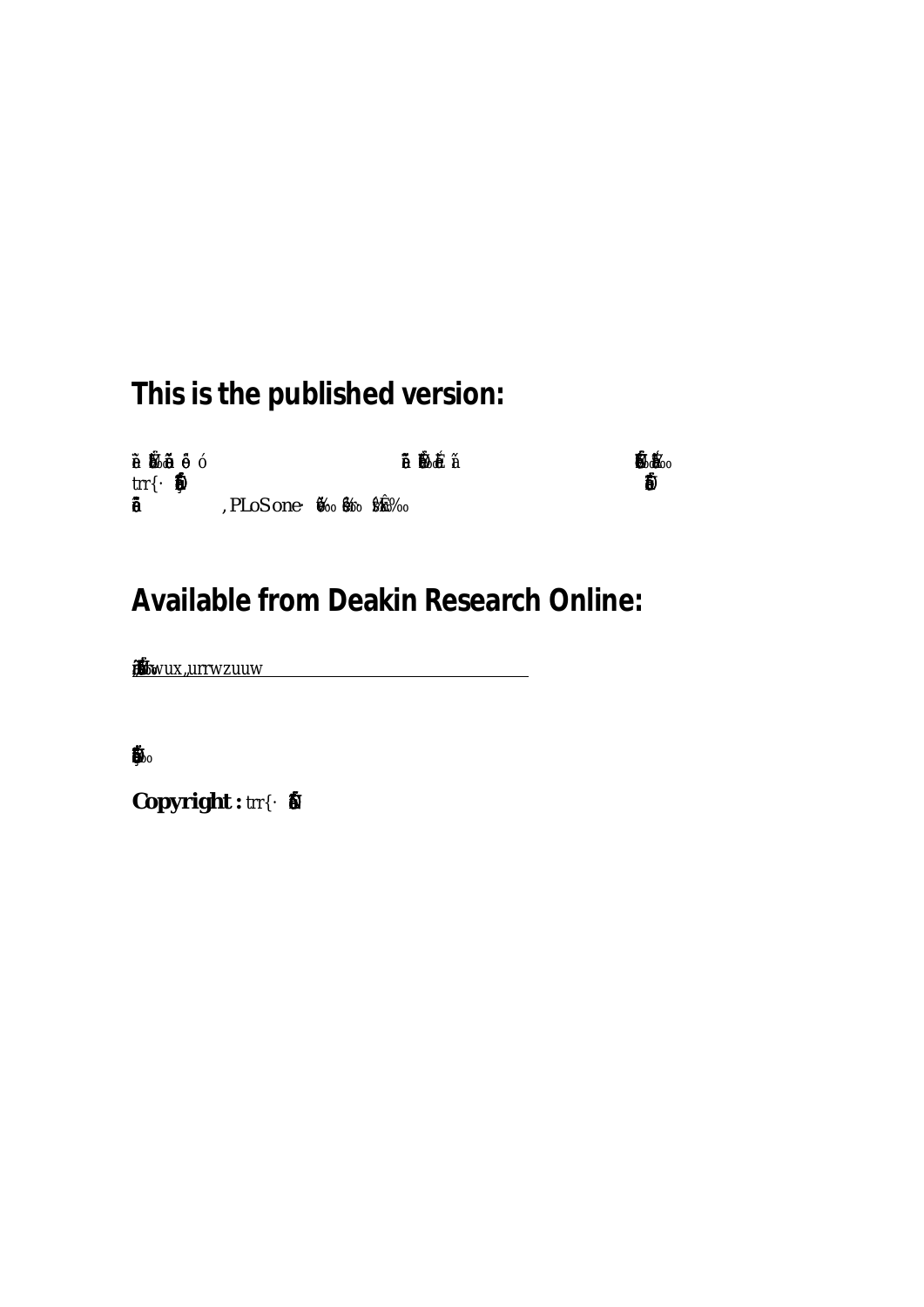### Long-Term GPS Tracking of Ocean Sunfish Mola mola Offers a New Direction in Fish Monitoring

### David W. Sims<sup>1,2</sup>\*, Nuno Queiroz<sup>1,3</sup>, Nicolas E. Humphries<sup>1</sup>, Fernando P. Lima<sup>3,4</sup>, Graeme C. Hays<sup>5</sup>

1 Marine Biological Association of the United Kingdom, The Laboratory, Plymouth, United Kingdom, 2 School of Biological Sciences, University of Plymouth, Plymouth, United Kingdom, 3 CIBIO - Universidade de Porto, Campus Agrário de Vairão, Vairão, Portugal, 4 Department of Biological Sciences, University of South Carolina, Columbia, South Carolina, United States of America, 5 Institute of Environmental Sustainability, Swansea University, Swansea, United Kingdom

#### Abstract

Satellite tracking of large pelagic fish provides insights on free-ranging behaviour, distributions and population structuring. Up to now, such fish have been tracked remotely using two principal methods: direct positioning of transmitters by Argos polar-orbiting satellites, and satellite relay of tag-derived light-level data for post hoc track reconstruction. Error fields associated with positions determined by these methods range from hundreds of metres to hundreds of kilometres. However, low spatial accuracy of tracks masks important details, such as foraging patterns. Here we use a fast-acquisition global positioning system (Fastloc GPS) tag with remote data retrieval to track long-term movements, in near real time and position accuracy of <70 m, of the world's largest bony fish, the ocean sunfish Mola mola. Search-like movements occurred over at least three distinct spatial scales. At fine scales, sunfish spent longer in highly localised areas with faster, straighter excursions between them. These 'stopovers' during long-distance movement appear consistent with finding and exploiting food patches. This demonstrates the feasibility of GPS tagging to provide tracks of unparalleled accuracy for monitoring movements of large pelagic fish, and with nearly four times as many locations obtained by the GPS tag than by a conventional Argos transmitter. The results signal the potential of GPS-tagged pelagic fish that surface regularly to be detectors of resource 'hotspots' in the blue ocean and provides a new capability for understanding large pelagic fish behaviour and habitat use that is relevant to ocean management and species conservation.

Citation: Sims DW, Queiroz N, Humphries NE, Lima FP, Hays GC (2009) Long-Term GPS Tracking of Ocean Sunfish Mola mola Offers a New Direction in Fish Monitoring. PLoS ONE 4(10): e7351. doi:10.1371/journal.pone.0007351

Editor: Yan Ropert-Coudert, Institut Pluridisciplinaire Hubert Curien, France

Received August 13, 2009; Accepted September 17, 2009; Published October 9, 2009

Copyright: @ 2009 Sims et al. This is an open-access article distributed under the terms of the Creative Commons Attribution License, which permits unrestricted use, distribution, and reproduction in any medium, provided the original author and source are credited.

Funding: This research was facilitated by the European Tracking of Predators in the Atlantic (EUTOPIA) programme in the European Census of Marine Life (www. eurocoml.org). We thank the Natural Environment Research Council (NERC) Oceans 2025 Strategic Research Programme for funding (www.oceans2025.org). NQ and FPL were supported by Fundação para a Ciência e a Tecnologia (FCT) grants SFRH/BD/21354/2005 and SFRH/BPD/34932/2007, respectively. GCH was supported by an Marine Biological Association (MBA) Ray Lankester Investigatorship and DWS by an MBA Senior Research Fellowship (www.mba.ac.uk).The funders had no role in study design, data collection and analysis, decision to publish, or preparation of the manuscript.

Competing Interests: The authors have declared that no competing interests exist.

\* E-mail: dws@mba.ac.uk

#### Introduction

Determining the movements of individual free-ranging animals is important for a number of reasons such as assessing patterns of habitat utilisation, prey search strategies and defining critical conservation areas. Technological developments have transformed our ability to track a broad range of animals [1,2]. For example, Global Positioning System (GPS) tracking has been widely employed with terrestrial animals and birds, e.g. [3], and more recently with diving marine species, such as turtles and seals, using new systems that allow very rapid acquisition of GPS precision positional data (ephemeris) when individuals surface to breathe, e.g. [4]. However, long-term GPS tracking of fish has remained elusive despite huge interest in describing fish movements [5].

The movements and behaviour of large pelagic fish such as sharks and tuna have been tracked over large spatio-temporal scales by remote means using two main approaches: (i) direct, near real time positioning of animal-attached platform terminal transmitters (PTTs) by Argos polar-orbiting satellites, and (ii) satellite relay of tag-derived light-level data for post hoc track reconstruction [6]. These techniques have provided great insights into fish migratory movements [7], foraging patterns [8] and population structuring [9], for example. Nonetheless, since those first studies demonstrating the utility of Argos [10] and light-level geolocation [11,12] tracking methods for fish, field validations have reported positional errors of no better than hundreds of metres for Argos tracking [13] and up to hundreds of kilometres for light-level geolocation [14]. Spatial errors of this magnitude for the comparatively low daily movement distances recorded for tracked fish (when compared to seabirds for instance) have shown that erroneous detections of particular behaviour types associated with searching and foraging are possible [15]. It is all the more surprising therefore that, to our knowledge, more highly spatially resolved tracking methodologies such as GPS have not been employed hitherto for large open-ocean pelagic fish, even though this would likely improve considerably our understanding of their behaviour during migrations, habitat selection, and when foraging.

In this paper we describe the first long-term GPS tracking of a large pelagic fish that surfaces relatively frequently [16], the ocean sunfish Mola mola, and which sets the scene for a new era in fish biotelemetry.

#### Materials and Methods

Three ocean sunfish *Mola mola* (numbered S1–3, with total lengths of 0.6, 0.6 and 1.0 m, respectively) captured in a tuna pound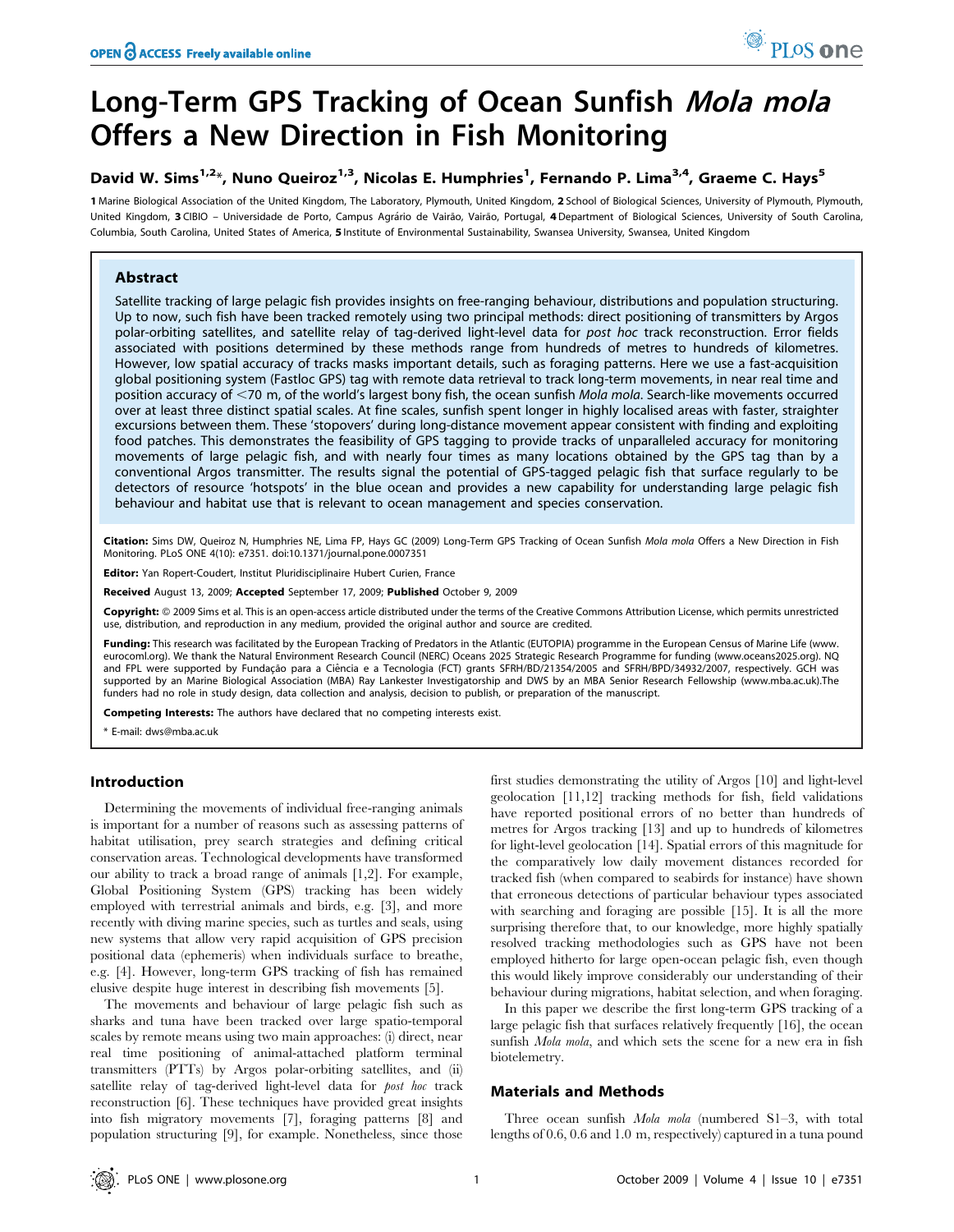| $ $ Fish $\#$ | Total length (m) | Date captured | <b>Capture location</b> | <b>Final location</b> | <b>Track days</b> | Distance travelled (km) |
|---------------|------------------|---------------|-------------------------|-----------------------|-------------------|-------------------------|
|               | 0.6              | 14 May 2008   | 37.02°N 7.71°W          | 36.53°N 7.60°W        | 15                | 150.5                   |
|               | 0.6              | 14 May 2008   | 37.02°N 7.71°W          | 36.86°N 7.16°W        |                   | 98.1                    |
|               | 1.0              | 6 Nov 2008    | 37.02°N 7.71°W          | 31.47°N 11.59°W       | 92                | 1818.6                  |

Table 1. Summary of GPS tag deployments on ocean sunfish Mola mola.

doi:10.1371/journal.pone.0007351.t001

net off southern Portugal [16] (Table 1) were each fitted with an integrated Fastloc GPS receiver and Argos Platform Terminal Transmitter (PTT) (Sirtrack Ltd, Havelock North, New Zealand) mounted in a cylindrical housing with a wrap-around buoyant 'collar' and hydrodynamic cone to reduce drag (overall tag height, 150 mm; float width, 80 mm; Argos antenna length, 171 mm) (Figure 1A). The tag was towed behind the fish via a 1.5-m long monofilament tether that was attached to the fish's dorsal surface with a T-bar anchor tag (Figure 1B). This tether length was chosen as a trade-off between the need for the tag to have a good chance of breaking the sea surface to transmit in air when the sunfish was near the surface, and the need to minimise drag to the fish and any interference of the tag with fin movements during swimming. With this tether length, the tag floated clear of the fish and above and behind the dorsum (see Figure 1B) and although the attachment likely increased drag, it did not interfere with fin movements or continually bump the dorsal surface. This species is known to dive to at least 472 m depth and can often remain at deep depths for long periods only returning occasionally, and then often only briefly to the surface [16]. In the light of this behaviour, the number of transmissions per day achieved with our attachment method onto sunfish supported our choice of tether length as perhaps a reasonable trade-off between transmission likelihood and draginduced compromises to sunfish swimming. A saltwater switch located near the Argos antenna conserved battery power when the tag was submerged, however when dry at the surface in air the Fastloc receiver was set to acquire the GPS position every 45 s, with subsequent Argos transmission of messages containing the encoded GPS data every 60 s.

Two time series of locations were retrieved remotely from tags towed by sunfish. The first comprised standard Argos locations determined from the Doppler shift in the receiver-uplink signal frequency as the satellite passes overhead [reported accuracy: service providers, 150 m (LC3) to  $>1000$  m (LC0); field tests (mean  $\pm$  S.D.), 482 m  $\pm$ 153 (LC3) to 5179 m  $\pm$ 3677 (LC0)] [13]. The second time series was calculated from remotely retrieved



Figure 1. GPS tracks of ocean sunfish. (A) The fast-acquisition (Fastloc) GPS tag (depth rated to 1000 m) used to track sunfish in the north-east Atlantic (attachment method shown in B). (C) Three Tracks (S1–3) overlaid on a high resolution resolution (2 km) SST map averaged for the period between 6 November 2008 and 6 February 2009 (corresponding to track duration of S3). doi:10.1371/journal.pone.0007351.g001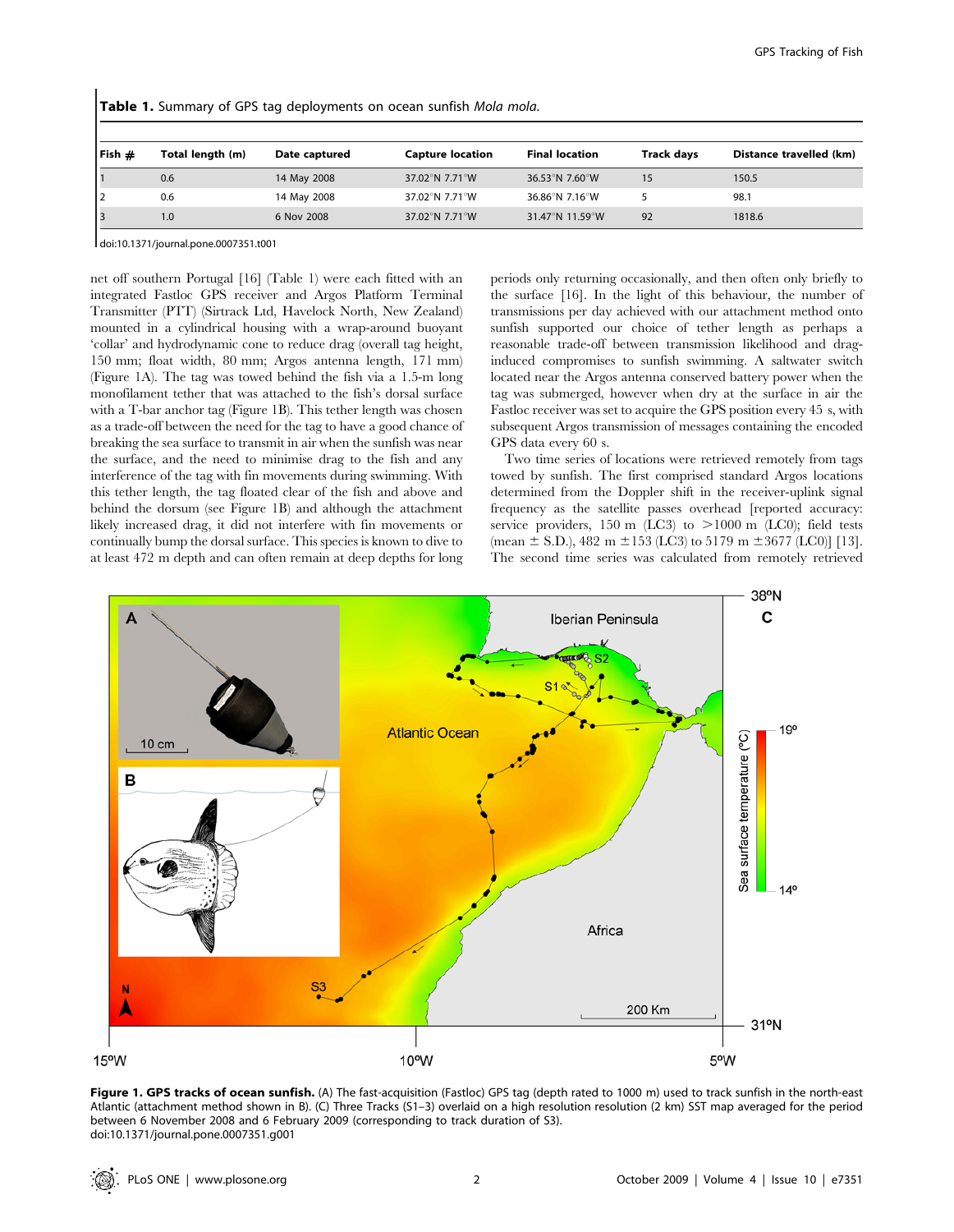GPS data decoded from Argos messages by post-processing performed by K. Lay (Sirtrack Ltd) using the manufacturer's proprietary software (data available: date, time, latitude, longitude, number of satellites used). Fastloc GPS locations were plotted using ArcGIS and filtered for positional errors, firstly removing swimming speeds above 3 m  $s^{-1}$ , then by reference to the number of satellites acquired to resolve each location. Because Fastloc GPS location estimates vary, with a higher number of satellites generally yielding more accurate locations, we removed positions with  $\leq$ 5 satellites [reported field-test spatial errors (mean  $\pm$  S.D.): 8 satellites, 26 m  $\pm$ 19.2; 5 satellites, 64 m  $\pm$ 79.4] [13].

The time series of filtered GPS locations were each analysed in ArcGIS to determine distances and times between consecutive positions, thus giving over-the-ground speed estimates. Paths were then mapped on time-referenced, remotely-sensed images of sea surface temperature (SST) (http://www.medspiration.org/), sea surface height (SSH) and geostrophic currents (http://www.aviso. oceanobs.com/; http://www.ocean.nrlssc.navy.mil/global\_nlom/) (direction and speed vectors) (see Figure legends for more details). To examine changes in movement path tortuosity as a function of spatial scale, the first passage times (FPT) were calculated using custom-written software (Track Analysis v.4, Marine Biological Association, 2009). FPT is defined as the time required for an animal to cross a circle of given radius [15]. To calculate the first passage times along a path, a circle of smallest given radius was moved along the path at equidistant points by creating intermittent steps along the tracked path, with this procedure repeated for circles of increasing radius. From these iterations, the estimated relative variance,  $S_r$ , in FPT is calculated as a function of r:  $S_r = Varlog(t_r)$ where  $t_r$  is the FPT for a circle of radius  $r$  [15].

#### Results

A total of 612 Fastloc GPS locations were retrieved remotely from tags via Argos, with 3.0, 44.2 and 3.8 locations  $d^{-1}$  for sunfish 1, 2 and 3 respectively. The highest number of locations per day (221 positions in 5 days) was obtained for sunfish 2 presumably because this individual spent more time shallower than 1.5 m compared with the two other tagged sunfish. For the longest track (S3), 346 GPS locations were obtained, with 67.1% of GPS positions fixed from between 5 and 8 satellites, compared with only 91 conventional Argos PTT locations of lower spatial accuracy for S3.

Sunfish 1 and 2, both 0.6 m total length, were tracked in May 2008 for 15 and 5 days covering estimated total distances of 150.5 and 98.1 km respectively, prior to the tag becoming detached from fish 1, and a cessation of Argos uplinks from the tag attached to fish 2 (Table 1). Sunfish 3, the largest of the fish tagged (1.0 m TL), was tracked for 92 days between early November 2008 and early February 2009 before the tag stopped transmitting. This fish covered an estimated distance of 1,819 km, moving at a mean speed of 19.8 km  $d^{-1}$  compared with movement rates of 10.0 and 19.6 km  $d^{-1}$  for sunfish 1 and 2 respectively.

Filtered Fastloc GPS locations of the path of sunfish 3 over the 3-month period showed it moved west in the days after tagging, prior to heading south-west, then south-eastwards, into the warmer waters of the Gulf of Cadiz as winter progressed (Figure 1C). This fish did not pass through the Strait of Gibraltar when it arrived there, but instead moved north-west into shelf waters south of Cape Trafalgar before heading south-west again across the entire Gulf of Cadiz during January and into cooler, upwelled waters off Morocco prior to moving off-shelf into warmer waters off west Africa in early February (Figure 1C). The Gulf of Cadiz during this period was characterised by several cyclonic and anticyclonic eddies and sunfish 3 generally traversed these features, sometimes going with prevailing geostrophic flow, but at other times moving against and across it (daily data not shown, but see Figure 2A,B for averages). Area restricted movements, evident from consecutive locations occurring close together, were present at the large scale (100 s of km), mesoscale (10 s km) and fine-scales  $(< 2$  km) (Figure 2A–C). FPT analysis identified peaks in path variance, signifying transitions from straighter (extensive) movement to more localised (intensive) movement or *vice versa* (Figure 2D), that corresponded to the three distinct spatial scales identified visually (Figure 2A–C).

Analysis of distances between time-stamped GPS locations in a mesoscale section of the track of sunfish 3 between 27 December 2008 and 5 January 2009 (Figure 2E) indicated an intermittent pattern in movement rate. On 27 and 28 December, slower movement rates on each day ( $\leq$ 35 km d<sup>-1</sup>) resulted in clustering of consecutive GPS locations, but a faster, directed movement  $(>90 \text{ km d}^{-1})$  between 28 and 29 December relocated the fish to a location 2.8 km away (Figure 2E, lower panel). This pattern of faster, directed movement between area restricted locations was repeated; sunfish 3 moved faster between 30 and 31 December  $($ >35 km d<sup>-1</sup>) before exhibiting slower speeds on 1-3 January, resulting in clustering of locations over these days, before a faster, directed movement on 4 January and slowing again on 5 January (Figure 2E, lower panel). This pattern was not a consequence of drifting with variable speed geostrophic currents since the direction of movement by sunfish 3 was perpendicular to these. The mean distance between locations in these focussed areas was 376.8 m (424.2 S.D., n = 22; position clusters on 28, 29 Dec, 3, 5 Jan).

#### **Discussion**

This study represents the first demonstration of long-term  $(>90 d)$ GPS tracking of a large pelagic fish and shows the enormous potential for this technique, where GPS-quality location data is retrieved remotely via conventional Argos satellites. By freeing researchers from the restriction of working on estuarine or nearshore species in order to physically recover tags to download GPS acquisition data [17], this technique presents a whole new capability for tracking large pelagic fish species that surface relatively frequently. The high spatial accuracy of locations this technique yields for fish in open ocean habitats has applications in fisheries and conservation, although it will not be suitable for fish species that remain at depth after tagging. Furthermore, we confirm for this tag type, attachment method and species that higher numbers of more accurate GPS locations were obtained compared with those from Argos PTTs.

The tags we deployed on the two smaller sunfish produced much shorter tracks than anticipated. The tag attached to sunfish 1 became detached after 15 days, whereafter it remained transmitting at the surface for a further week before the batteries were exhausted. It is possible that the relatively large size of the tag and the increased drag from a towed float caused this problem. The cessation of transmissions from the tag attached to sunfish 2 after 5 days may have resulted from tag failure or from the fish dying and sinking to the sea bottom. If it was the death of the fish then we might have expected the tag to re-surface and transmit when it finally broke free from the sunfish carcass (due to scavenger activity). As this did not occur it seems likely that the short tracking time was due to tag failure. Regardless of that contention, it is possible that attaching the tag to a larger sunfish (i.e. S3) resulted in longer term tracking. Watanabe and Sato [18] recorded swimming speeds of three different-sized Mola mola,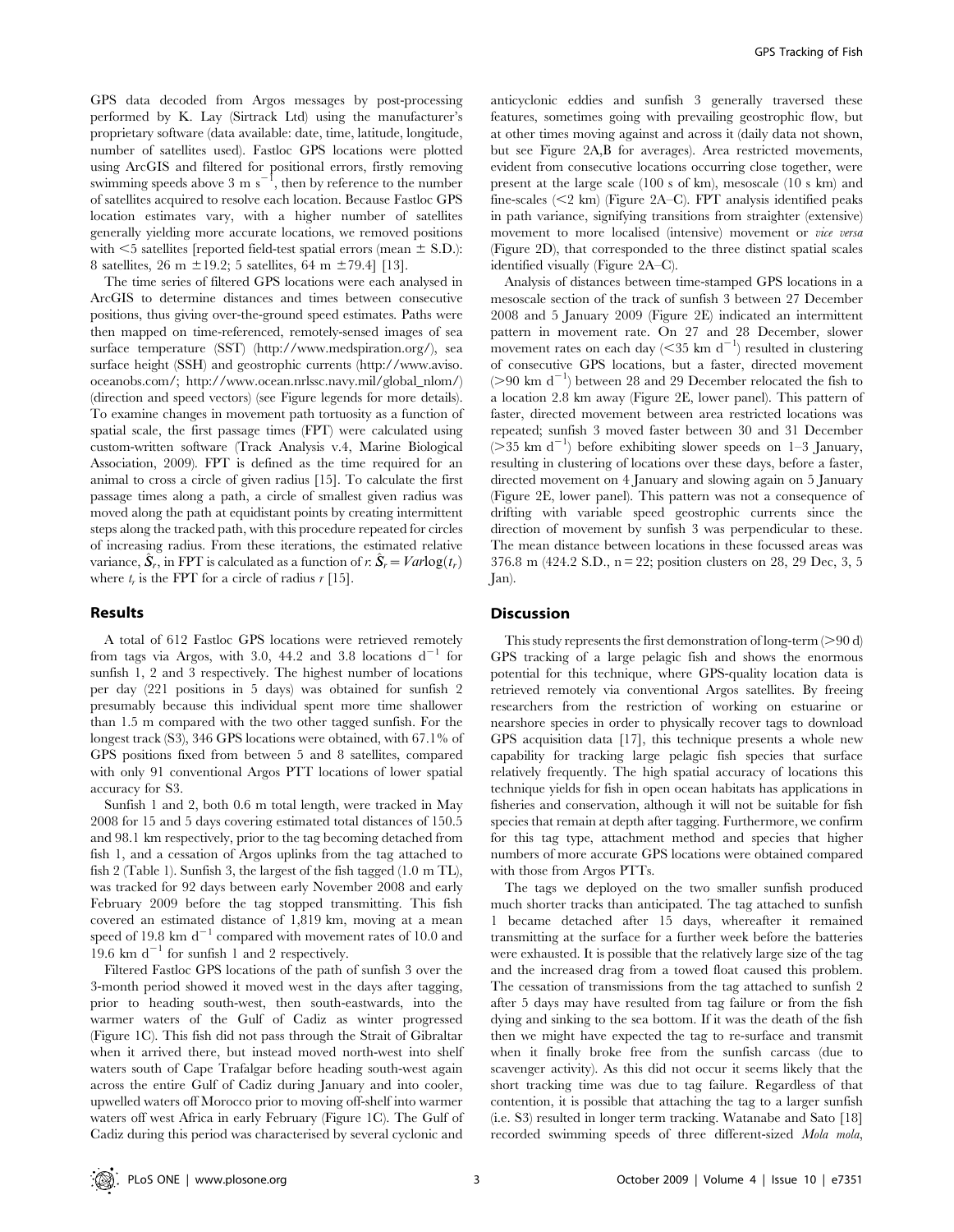

Figure 2. Multi-scale track analysis. (A) Large-scale movement of sunfish S3 in relation to  $1/4^{\circ}$  altimetry map, depicting averaged mesoscale eddies and geostrophic current direction and speed vectors in the Gulf of Cadiz for the period between 6 November 2008 and 6 February 2009. (B) Track section for the period between 24 December 2008 and 8 January 2009 overlaid on the 1/32° global Naval Research Laboratory Layered Ocean Model (NLOM) SSH data for the same period; white dots in (A) denote the track section shown in (B), and those in (B) are shown in (C) to illustrate the similar patterns in movement at three distinct scales. (D) Variance in first passage times show peaks (arrowed) corresponding to the scales shown in (A–C). (E) Track section illustrating intermittent movement rate over successive days (top panel; white and black circles denote different consecutive days) and variation in over the ground speeds. Minimum time interval between consecutive locations, 4 min. doi:10.1371/journal.pone.0007351.g002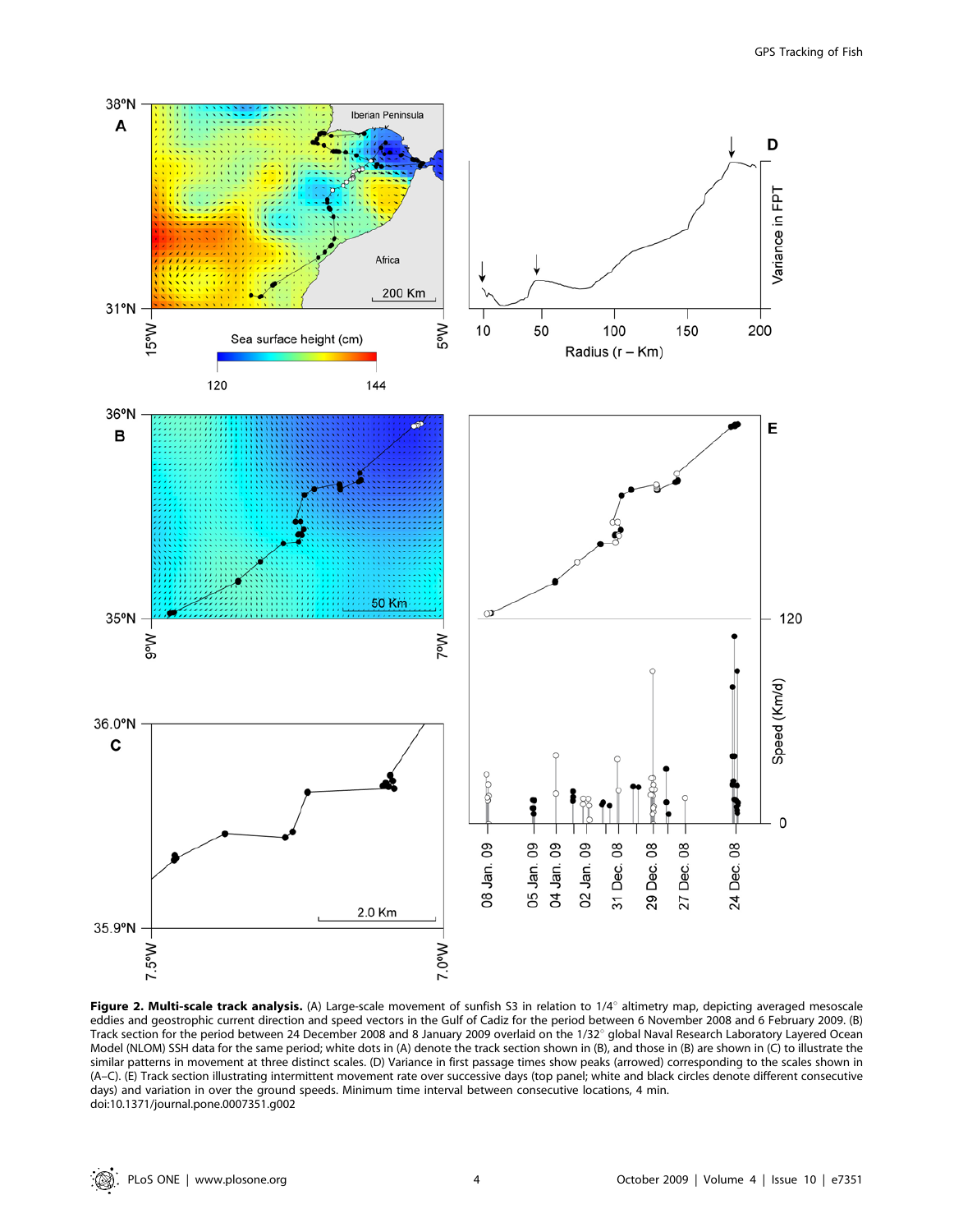showing that a large (153 kg) individual swam slower (mean and maximum speeds) than two smaller individuals of 48 and 59 kg body mass. In the context of our GPS tracking study, it is conceivable that if relatively slower swimming speeds were exhibited by the larger sunfish (S3), they may have contributed to longer tag retention time through reduction in drag-associated forces acting on the tow body at the point of attachment.

In the early part of the  $20<sup>th</sup>$  Century contradictory observations about  $M$ . mola swimming abilities were presented, with them being described as active swimmers in one study [19], and sluggish, inefficient swimmers, passively carried by ocean currents in others [20,21]. Modern tracking studies of ocean sunfish using attached acoustic transmitters [22], acceleration dataloggers [18] and satellite-linked archival transmitters [16] show sunfish are active swimmers both horizontally and vertically. In this study, GPS tracking of sunfish movements showed them to be active, covering average distances of 10–20 km per day, which is comparable to pelagic shark movement rates [12]. GPS track integration with current direction/strength maps showed sunfish often headed into and across prevailing currents associated with mesoscale eddies. Although sunfish movements have not been considered previously in relation to remotely-sensed ocean current fields, our data nevertheless confirm that  $M$ . mola are not passive drifters but active swimmers with movement rates within the range observed for pelagic sharks and other pelagic fishes [12,18].

Self-similar patterns of relatively sharp transitions between area restricted movements and faster, directed movements were apparent at three distinct scales. Particularly at the fine scale, sunfish 3 exhibited pronounced slowing of movement rate over periods of 1–3 days during which movements were spatially constrained with often  $\leq 500$  m between locations during a day; see Results. These apparent 'stopovers' in localised areas were interspersed with faster movements on straighter course headings. This interesting insight is as a consequence of having geolocations with low spatial error (between about 26–64 m) relative to the average distances between sunfish re-surfacing locations (e.g. mean  $\pm$  S.D., 3.3 km  $\pm$ 8.3; n = 78 locations, 24 Dec 08 – 8 Jan 09). A similar intermittent pattern of intensive and extensive movement has been observed in filter-feeding basking sharks feeding on patchy zooplankton in shelf waters [23], in foraging leatherback turtles [24] and wandering albatrosses [3], and is reminiscent of birds that stopover to feed and rest during annual migrations [25]. It seems likely that the stopovers shown by sunfish 3 signify encounters with preferred pelagic prey such as gelatinous

#### References

- 1. Ropert-Coudert Y, Wilson RP (2005) Trends and perspectives in animalattached remote sensing. Front Ecol Environ 3: 437–444.
- 2. Rutz C, Hays GC (2009) New frontiers in biologging science. Biol Lett 5: 289–292.
- 3. Weimerskirch H, Bonadonna F, Bailleul F, Mabille G, Dell'Omo G, et al. (2002) GPS tracking of foraging albatrosses. Science 295: 1259.
- 4. Schofield G, Bishop CM, MacLeon G, Brown P, Baker M, et al. (2007) Novel GPS tracking of sea turtles as a tool for conservation management. J Exp Mar Biol Ecol 347: 58–68.
- 5. Metcalfe JD (2006) Fish population structuring in the North Sea: understanding processes and mechanisms from studies of the movements of adults. J Fish Biol 69: 48–65.
- 6. Sims DW (2009) Tracking and analysis techniques for understanding freeranging shark movements and behavior. In: Carrier JC, Heithaus MR, Musick JA, eds. The Biology of Sharks and Their Relatives, Volume II. Boca Raton, USA: CRC Press, In press.
- 7. Bonfil R, Meyer M, Scholl MC, Johnson R, O'Brien S, et al. (2005) Transoceanic migration, spatial dynamics, and population linkages of white sharks. Science 310: 100–103.
- 8. Sims DW, Witt MJ, Richardson AJ, Southall EJ, Metcalfe JD (2006) Encounter success of free-ranging marine predator movements across a dynamic prey landscape. Proc R Soc B 273: 1195–1201.

zooplankton, the distribution of which is highly patchy [26]. Sunfish 3 also moved through thermal frontal areas with relatively sharp horizontal boundaries between cooler, mixed water (14–  $16^{\circ}$ C) and warmer, stratified water (17–18.5 $^{\circ}$ C), particularly when passing along the continental shelf-edge upwelling area off Northwest Africa between  $17<sup>th</sup>$  and  $20<sup>th</sup>$  January  $2009$  (see Figure 1C). Ocean sunfish have been observed associated with shelf frontal zones in a previous study [27], although here, sunfish 3 appeared not to remain in these areas for long, for example spending only three days moving on a more or less straight course through the North-west Africa upwelling area, with no apparent 'stopovers'. These transiting movements by S3 may be a result of low abundance of gelatinous zooplankton prey encountered in that specific region.

The GPS technique we demonstrate for sunfish presents the capability to resolve much finer scale behaviours, such as within and between-patch foraging, than are possible with other techniques presently available for fish tracking. In addition, the technique captures large-scale movements over long periods of time. This suggests that GPS-tracked large pelagic fish could be useful resource detectors of pelagic prey patches or biodiversity 'hotspots' in the blue ocean, where satellite remote sensing of ocean colour cannot be used routinely to determine enhanced secondary and tertiary productivity over the appropriate spatiotemporal scales to develop 'prey fields' [8]. Furthermore, our results predict the value of long-term GPS tracking applied to other large pelagic fish species such as tunas, billfish and sharks that surface relatively frequently, and have high conservation priority in many ocean regions where a greater understanding of when and why they use certain habitats would enhance management.

#### Acknowledgments

We thank Flying Sharks and Tunipex for access to sunfish and logistical support during tagging, Kevin Lay of Sirtrack for conducting the postprocessing to derive GPS positions, and Y. Ropert-Coudert for manuscript comments.

#### Author Contributions

Conceived and designed the experiments: DWS GCH. Performed the experiments: NQ FPL. Analyzed the data: DWS NQ FPL GCH. Contributed reagents/materials/analysis tools: NEH. Wrote the paper: DWS GCH.

- 9. Block BA, Teo SLH, Walli A, Boustany A, Stokesbury MJW, et al. (2005) Electronic tagging and population structure of Atlantic bluefin tuna. Nature 434: 1121–1127.
- 10. Priede IG (1984) A basking shark (Cetorhinus maximus) tracked by satellite together with simultaneous remote-sensing. Fish Res 2: 201–216.
- 11. Block BA, Dewar H, Blackwell SB, Williams TD, Prince ED, et al. (2001) Migratory movements, depth preferences, and thermal biology of Atlantic bluefin tuna. Science 293: 1310–1314.
- 12. Sims DW, Southall EJ, Richardson AJ, Reid PC, Metcalfe JD (2003) Seasonal movements and behaviour of basking sharks from archival tagging: no evidence of winter hibernation. Mar Ecol Prog Ser 248: 187–196.
- 13. Hazel J (2009) Evaluation of fast-acquisition GPS in stationary tests and finescale tracking of green turtles. J Exp Mar Biol Ecol 374: 58–68.
- 14. Teo SLH, Boustany A, Blackwell S, Walli A, Weng KC, et al. (2004) Validation of geolocation estimates based on light level and sea surface temperature from electronic tags. Mar Ecol Prog Ser 283: 81–98.
- 15. Bradshaw CJA, Sims DW, Hays GC (2007) Measurement error causes scaledependent threshold erosion of biological signals in animal movement data. Ecol Applic 17: 628–638.
- 16. Sims DW, Queiroz N, Doyle TK, Houghton JDR, Hays GC (2009) Satellite tracking the world's largest bony fish, the ocean sunfish Mola mola in the North-East Atlantic Ocean. J Exp Mar Biol Ecol 370: 127–133.